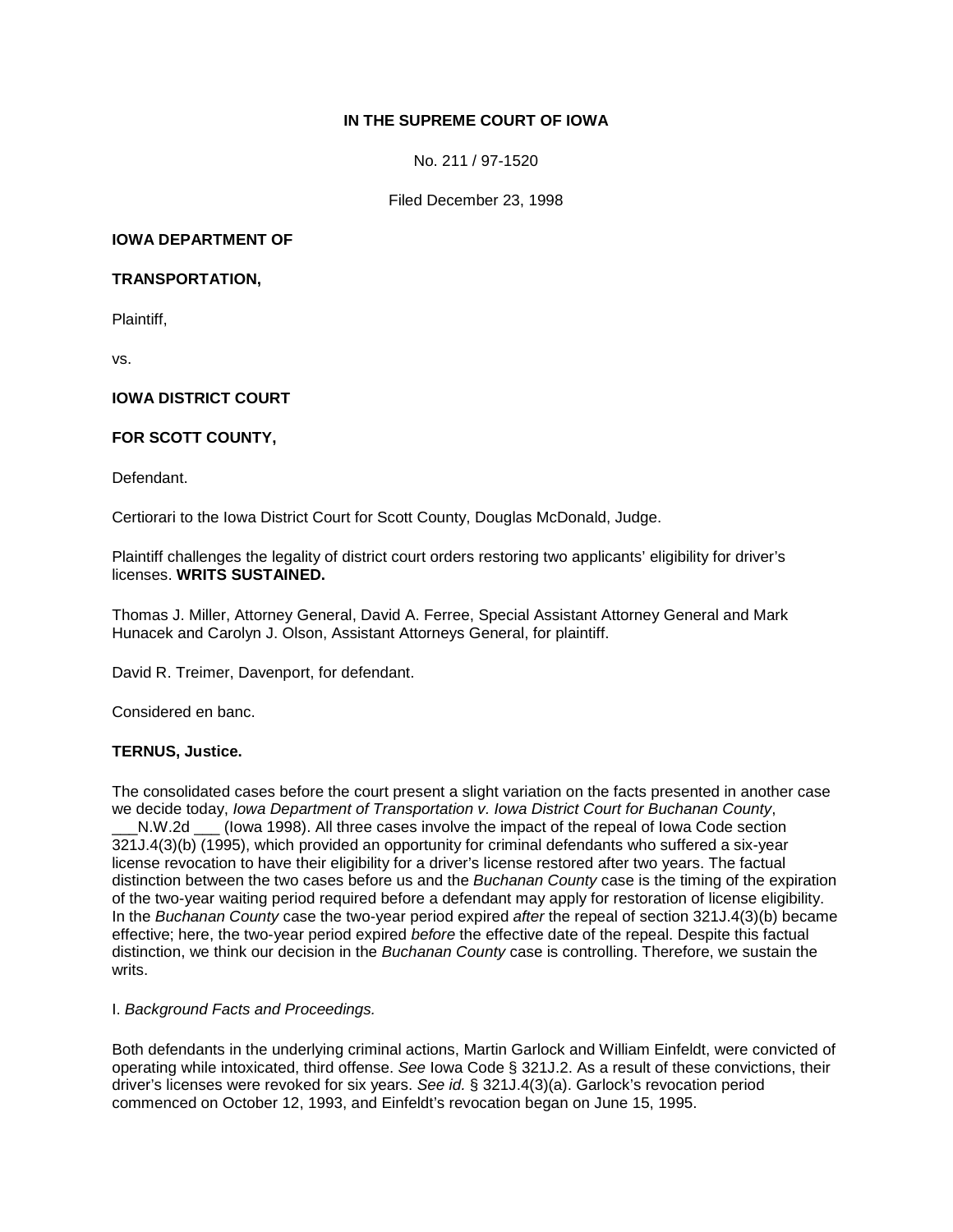At the time these revocation periods commenced, Iowa Code section 321J.4(3)(b) provided a means to reduce the period of revocation after two years of the six-year period had expired. Section 321J.4(3)(b) provided:

> After two years from the date of the order for revocation, the defendant may apply to the court for restoration of the defendant's eligibility for a motor vehicle license. The application may be granted only if all of the following are shown by the defendant by a preponderance of the evidence. . . .

The four statutory prerequisites to the restoration of license eligibility were (1) the completion of an evaluation for chemical dependency and treatment for such dependency, if recommended, (2) the absence of any operating-while-intoxicated convictions and of any chemical test showing an alcohol concentration over the legal limit, (3) the defendant's abstention from excessive alcohol consumption and the use of controlled substances, and (4) the absence of any suspension or revocation for any other reason. *See* Iowa Code § 321J.4(3)(b)(1)-(4). This statute was repealed effective July 1, 1997. *See* 1997 Iowa Acts ch. 177, § 9; Iowa Code § 3.7(1).

Although the two-year waiting period required by section 321J.4(3)(b) expired for each defendant prior to July 1, 1997, they both filed applications to have their eligibility for a driver's license restored after the effective date of the repeal. Garlock's application was filed on July 25, 1997; Einfeldt's application was filed on July 31, 1997. The district court granted both applications and restored the defendants' eligibility for a driver's license.

We granted the petitions for writ of certiorari filed by the Department of Transportation (DOT) and consolidated the cases. The DOT claims on appeal that the district court had no authority to restore the defendants' license eligibility because the statute providing such authority had been repealed prior to the district court's orders. The defendants, who are defending the district court in this certiorari action, rely on the general savings statute, section 4.13. They first assert that they had an accrued right to a hearing to seek restoration of their driving privileges and that this right is saved by section 4.13(2). Alternatively, they argue that Iowa Code section 4.13(4) prevents the repeal of section 321J.4(3)(b) from affecting the "remedy" provided by the repealed statute. We consider the applicability of each statute separately.

### II. *Scope of Review.*

Our scope of review is for correction of errors of law. *See Hewitt v. Iowa Dist. Ct.*, 538 N.W.2d 291, 292 (Iowa 1995). "We will sustain a writ of certiorari where the district court acted beyond its authority or jurisdiction." *Iowa Dep't of Transp. v. Iowa Dist. Ct. for Bremer County*, 534 N.W.2d 457, 459 (Iowa 1995).

### III. *Applicability of Section 4.13(2).*

Iowa Code section 4.13(2) provides that "[t]he . . . repeal of a statute does not affect . . . [a]ny . . . right [or] privilege . . . previously acquired, accrued, [or] accorded . . . thereunder . . . ." We held in the *Buchanan County* case that this statute protected "only (1) a right or privilege (2) that was acquired, accrued, or accorded under the repealed statute before the effective date of the repeal." \_\_\_ N.W.2d at \_\_\_. We concluded that the defendant in that case, who had filed his application for restoration of license eligibility after the repeal of section 321J.4(3)(b), had no accrued right to license eligibility, nor had such eligibility been acquired or accorded prior to the repeal of section 321J.4(3)(b). *Id.* at \_\_\_. Therefore, we held that section 4.13(2) did not apply.

The same reasoning applies to the two cases before us here. In both cases, the defendants filed their applications after the repeal of section 321J.4(3)(b). They had not acquired nor been accorded license eligibility prior to the statute's repeal. In addition, for the reasons explained in *Buchanan County*, the defendants had no accrued right or privilege to have their eligibility for a license restored prior to the repeal of section 321J.4(3)(b).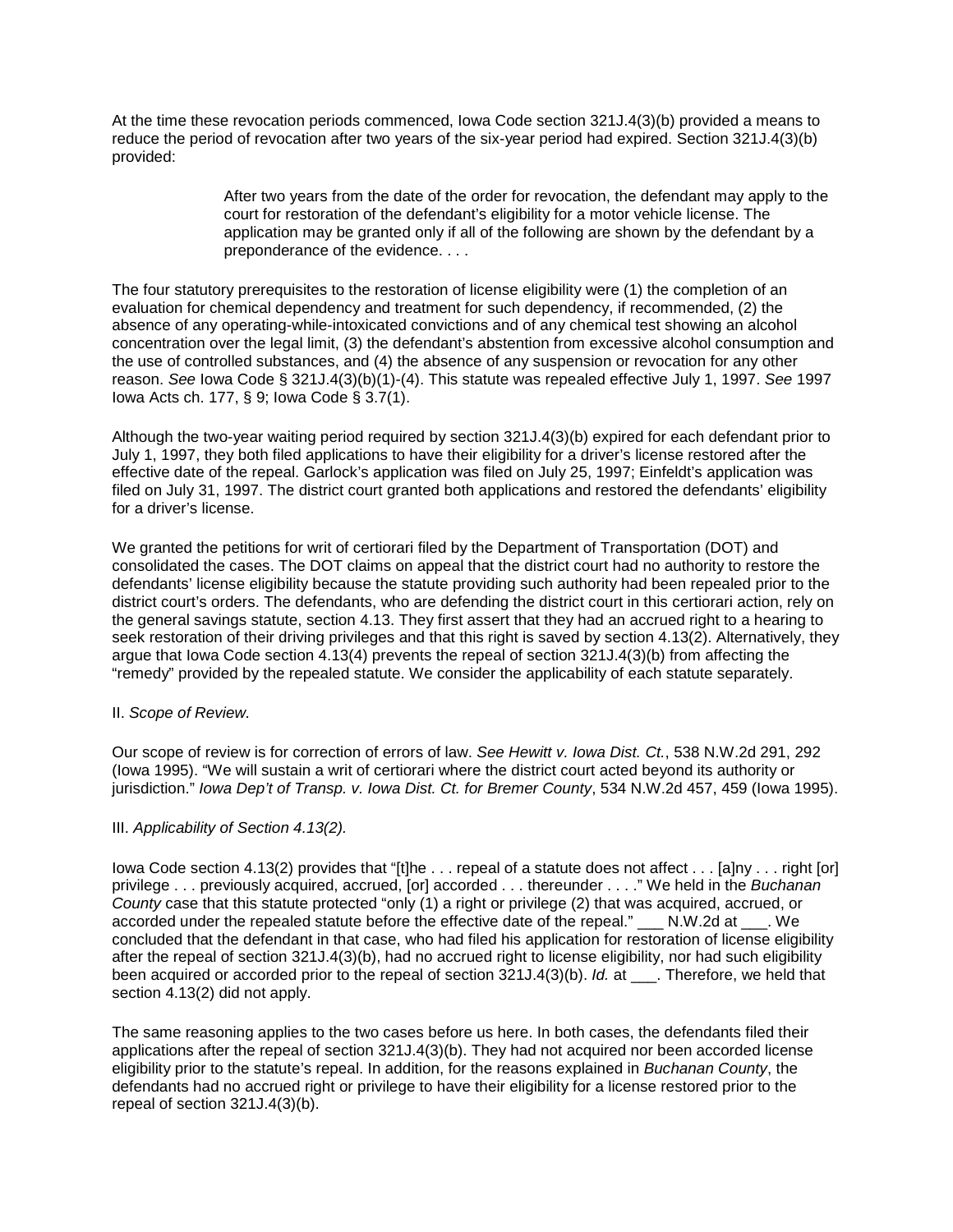Although our discussion of section 4.13(2) might end here, the defendants in the present case are in a slightly different situation from the defendant in *Buchanan County* in that in the cases before us the twoyear waiting period expired before July 1, 1997. Thus, the defendants here claim that as of July 1, 1997, they had an accrued right to a *hearing* to seek restoration of their eligibility for a driver's license.

We reject the argument that the "right" upon which we should focus for purposes of applying section 4.13(2) is the evidentiary hearing triggered by a section 321J.4(3)(b) application. A hearing on an application for restoration of license eligibility is meaningless unless the court has the authority to grant the application. In other words, the hearing is merely a procedural mechanism to obtain the ultimate goal of having one's eligibility for a driver's license restored. Thus, it is the latter that must be saved by section 4.13(2)–the defendants' eligibility for a driver's license–if they are to successfully defend the district court's action restoring their eligibility.

Even if we assume the hearing to be the proper subject of our analysis, section 4.13(2) is of no assistance to the defendants. That is because a litigant's interest in a certain procedure is not an accrued right or privilege in the context of a savings statute. *See State ex rel. Buechler v. Vinsand*, 318 N.W.2d 208, 209-10 (Iowa 1982) (stating that savings statutes do not apply to procedural statutes; procedural statutes do not "create or take away vested rights"); *Denton v. Moser*, 241 N.W.2d 28, 31 (Iowa 1976) ("No one can claim to have a vested right in any particular mode of procedure for an enforcement or defense of his rights."); *Bascom v. District Ct.*, 231 Iowa 360, 362-63, 1 N.W.2d 220, 221 (1941) (same); *see also* 14 Uniform Laws Annotated *Model Statutory Construction Act* § 14 commentary at 405 (1990) (In commenting on prospective versus retrospective application of a statute, the commissioners state, "If a procedural statute is amended, the rule is that the amendment applies to pending proceedings as well as those instituted after the amendment."). Consequently, savings statutes do not apply to changes made in the procedure accorded a litigant. *See Buechler*, 318 N.W.2d at 209-10. Accordingly, section 4.13(2) does not apply to the hearing provided an applicant under section 321J.4(3)(b). We now consider the defendants' alternative argument.

### IV. *Applicability of Section 4.13(4).*

Section 4.13(4) provides that the repeal of a statute does not affect

[a]ny investigation, proceeding or *remedy in respect of any privilege,* obligation, [or] liability . . .; and the investigation, proceeding, or remedy may be instituted, continued, or enforced . . . as if the statute had not been repealed . . . .

(Emphasis added.) The defendants argue that section 321J.4(3)(b) provided a remedy for the restoration of a defendant's driving privileges, and therefore section 4.13(4) saves that remedy. We think our decisions in *Eldridge City Utilities v. Iowa State Commerce Commission*, 303 N.W.2d 167 (Iowa 1981), and *Janda v. Iowa Industrial Hydraulics, Inc.*, 326 N.W.2d 339 (Iowa 1982), provide guidance in evaluating the validity of the defendants' arguments here.

The plaintiff in *Eldridge* claimed its suit was saved because the suit was a "proceeding" pursuant to the repealed statute within the meaning of section 4.13(4). 303 N.W.2d at 170. This court rejected the plaintiff's argument, concluding there was no "proceeding" to be saved by section 4.13(4) because "no steps required by the statute were taken by any party toward any decision by a court [or] agency . . . until after the statute was repealed." *Id.*; *accord Sams v. Ohio Bureau of Employment Servs.*, 461 N.E.2d 309, 311-12 (Ohio Ct. App. 1983) (holding that Ohio statute identical to section 4.13(4) did not save former statute governing administrative appeals because the appellant's right to appeal, as well as the appeal itself, did not arise until after the effective date of the amendment to the statute). Stated differently, the mere ability to commence a proceeding *in the future* was not sufficient to trigger the savings statute.

If we analogize this reasoning to the present case, we must conclude that defendants had no "remedy" to be saved at the time section 321J.4(3)(b) was repealed. That is because they were not entitled to any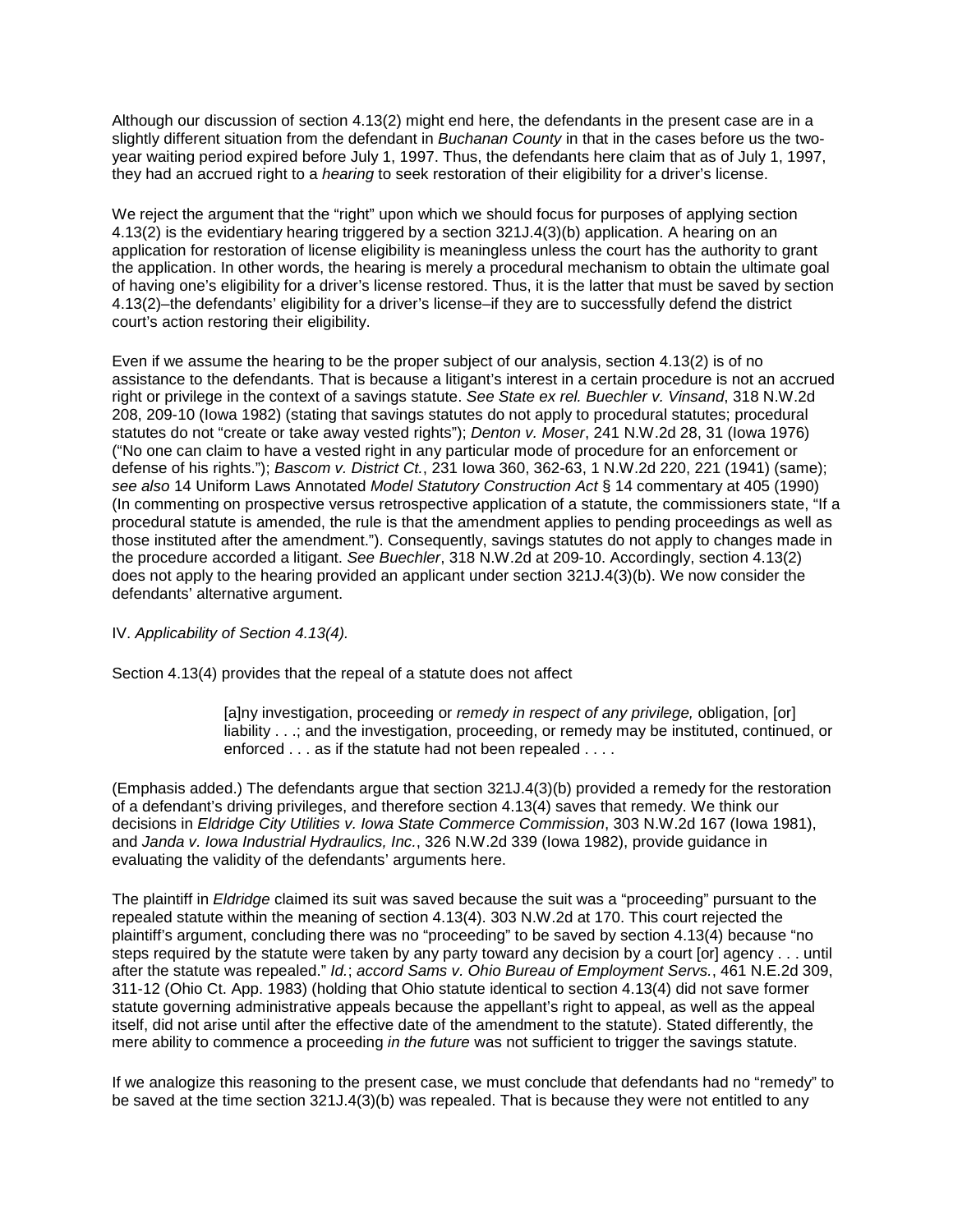remedy at that time; they merely had the expectation that *in the future* they would meet the prerequisites to obtain that remedy. Paraphrasing *Eldridge*, there was no "remedy" to be saved by section 4.13(4) because the "steps required by the statute [were not accomplished] until after the statute was repealed." *Eldridge*, 303 N.W.2d at 170.

The *Janda* case focused on the second part of the first phrase in section 4.13(4)–"in respect of any . . . obligation [or] liability." 326 N.W.2d at 345. The dispute in *Janda* involved the appropriate interest computation on a judgment in a contract action. *Id.* at 341. The statute providing for interest on judgments was repealed after the plaintiff filed suit and replaced by a statute providing a more generous interest computation. *Id.* at 343. The trial court awarded interest under the statute in existence at the time the judgment was entered. *Id.* The defendant argued interest should be awarded under the statute that was in effect at the time the plaintiff's action was commenced. *Id.* The defendant relied, in part, on the language in section 4.13(4) that the repeal of a statute does not affect "[a]ny proceeding . . . in respect of any . . . obligation [or] liability." *Id.* at 345. We held the statute did not apply because, as of the date of the repeal, the defendant had no "obligation" or "liability" to pay judgment interest since a judgment had not yet been entered. *Id.*

The position of the defendants here is defective for the same reason. As of July 1, 1997, they had no driving privileges, nor had any privilege of license eligibility yet accrued. *See Buchanan County,* \_\_\_ N.W.2d at \_\_\_. Therefore, they had no remedy "with respect to any privilege" within the meaning of section 4.13(4). Consequently, that statute cannot save the purported "remedy" provided by section 321J.4(3)(b).

An interpretation of section 4.13(4) other than the one we adopt here would render repeals a nullity. If the statute literally saves *any* remedy with respect to *any* privilege regardless of whether the party even had the privilege or was entitled to the remedy at the time of the repeal, then no repeal could effectively eliminate a remedy. That result certainly was not the legislature's intent in enacting section 4.13(4).

### V. *Disposition.*

Iowa's savings statute, Iowa Code section 4.13, does not apply under the facts before us. Therefore, the repeal of section 321J.4(3)(b) prior to the defendants' applying for restoration of their license eligibility deprived the district court of authority to grant their applications. Consequently, the DOT is entitled to the relief requested.

### **WRITS SUSTAINED.**

All justices concur except Carter and Snell, JJ., who dissent separately.

#211/97-1520, *Iowa Dep't of Transp. v. Iowa Dist. Ct.*

# **CARTER, Justice (dissenting).**

I dissent because I believe that, at the time the six-year revocation took place, section 321J.4(3)(b) accorded Garlock and Einfeld a right to apply for early reinstatement to a court with authority to grant early reinstatement. If the savings feature contained in section 4.13(2) is applied according to its own clear directives, the repeal of section 321J.4(3)(b) should not affect that preexisting right.

211/97-1520, *Iowa Dep't of Transp. v. Iowa Dist. Ct.*

**SNELL, Justice** (dissenting).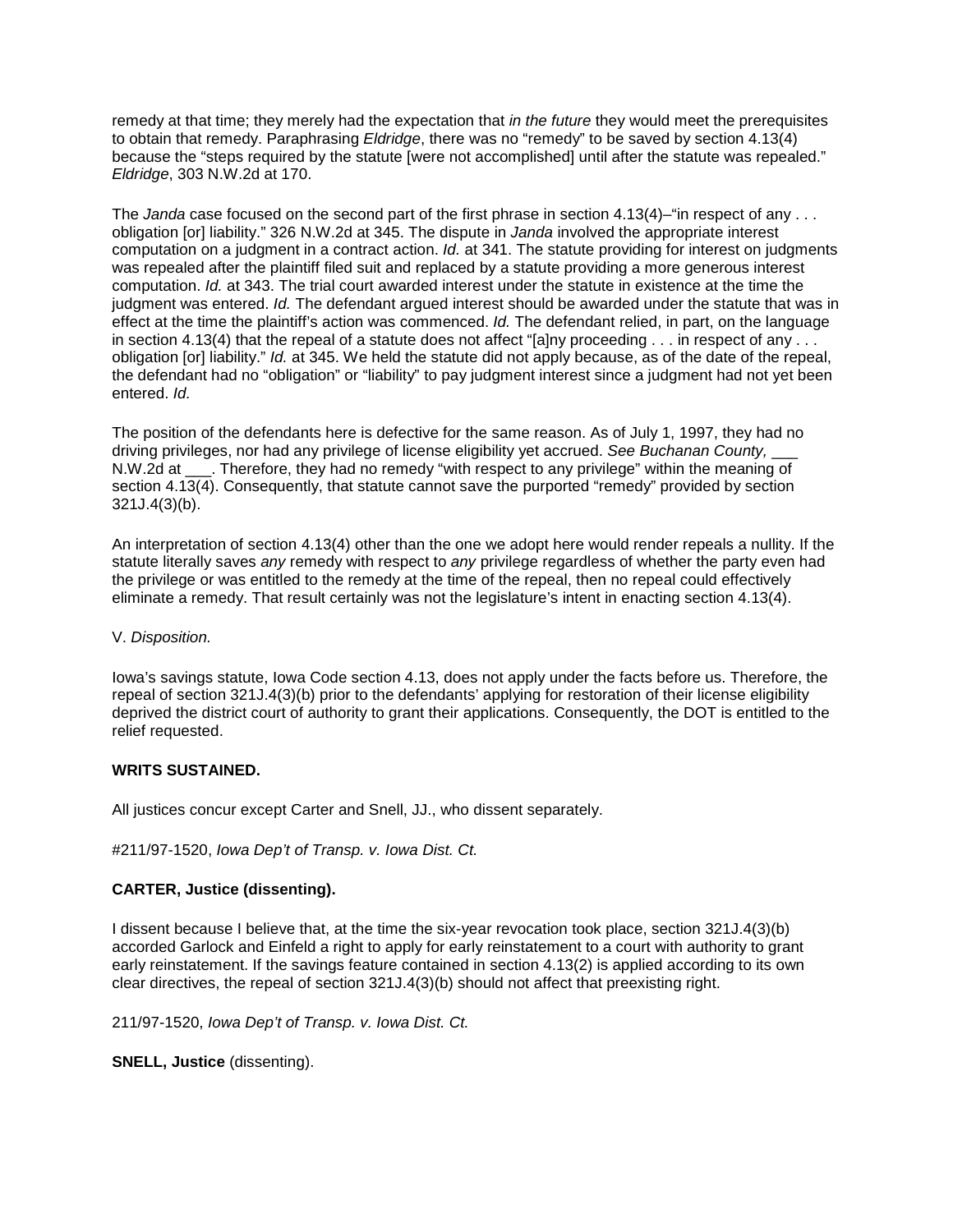I respectfully dissent from the analysis and result reached by the majority. I believe the district court had jurisdictional authority to hear the defendants' cases which sought the restoration of their motor vehicle driving privileges. Therefore, I would annul the writ of certiorari by which the Iowa Department of Transportation challenges that authority and remand the cases to the district court for further proceedings.

The majority's analysis is flawed on several counts. It engages not in statutory construction but in statutory reconstruction. Iowa Code section 321J.4(3)(b) (1995), since repealed without any statutory language of explanation, deletion or addition of words, read as follows:

> *b.* After two years from the date of the order for revocation, the defendant may apply to the court for restoration of the defendant's eligibility for a motor vehicle license. The application may be granted only if all of the following are shown by the defendant by a preponderance of the evidence . . . .

A logical and procedurally correct reading of this statute contemplates a two-step procedure. First, the defendant "may apply." Second, the application "may be granted." The condition of the first step is that two years have passed from the date of the revocation order. The condition of the second step (the granting of the application to restore driving privileges) is proving to the district court by a preponderance of the evidence that four conditions have been met. No language in the statute suggests that the two steps merge or that the first step is a nugatory if all of the four conditions of the second step are not simultaneously met when the first step can be taken. Yet, the majority reads a two-step procedure as though it were one.

The majority's statutory reconstruction is accomplished as though a pair of scissors chopped out of the statute the following words: "The application may be granted." Thus, the majority has legislated a new statute now reading:

> *b.* After two years from the date of the order for revocation, the defendant may apply to the court for restoration of the defendant's eligibility for a motor vehicle license . . . only if all of the following are shown by the defendant by a preponderance of the evidence . . . .

From this newly created statute the majority reasons that any remedy is unavailable to defendants because they were required and unable to have their cases commenced, presented and decided by the district court before July 1, 1997, when the repeal of the statute became effective. Such a construction of this statute strains to complicate a pretty simple, straightforward reading of the statute that was enacted to provide an avenue for hearing these cases. It effectively backs up the time at which the repeal takes effect, that is July 1, 1997, to more than two years prior, that being July 1, 1995, perhaps three years, since given the fact of court congestion, it could take a year or more to have a final decision on a defendant's application. This is done by the majority without an iota of instruction from the naked repeal of the statute as to what was the legislature's intent.

Moreover, in case the decision on defendants' applications was appealed or challenged, as here, awaiting the result of these events would mean, by the majority's interpretation, a further extension backwards in time from July 1, 1997, beyond the two-year waiting period, within which time all court work would have to be completed before July 1, 1997. The clear result of this analysis by the majority is that any defendant having a driver's license revocation dated July 1, 1995, and likely considerably before that, could have no right to a restoration under the 1995 statute, repealed as of July 1, 1997. This approach ignores the distinctions established by our case law and trivializes the difference between the right to have a case presented to a court and the discretion to grant relief accorded to the court by the statute.

The majority's analysis is further flawed by its labeling all law applicable in this case as "procedural only" and therefore rejecting out of hand all analysis that the legislature had granted a limited substantive right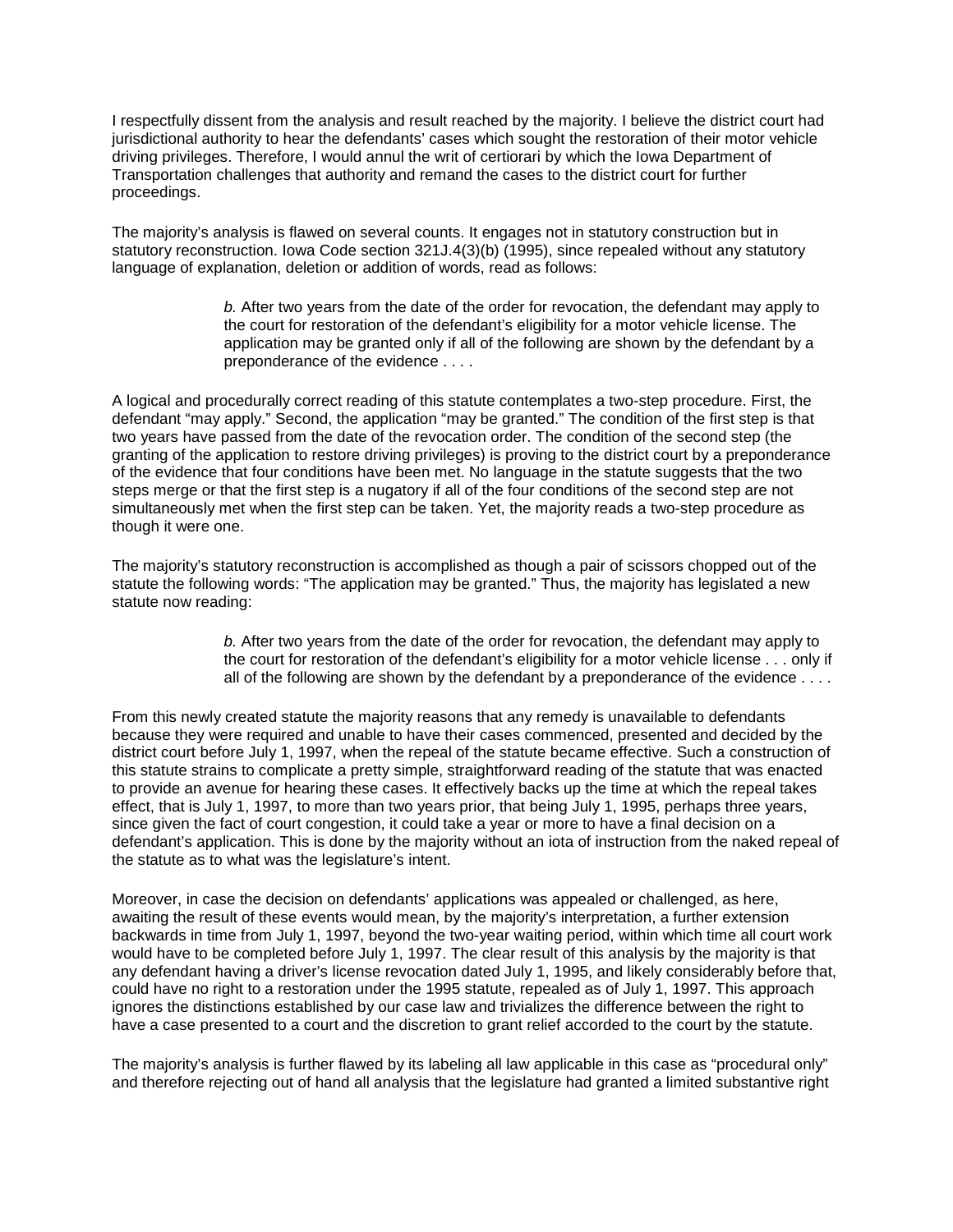to defendants to have their cases heard after the vesting of that right by the passage of a two-year waiting period.

By another labeling sticker the majority calls the 1995 statute only an "expectation," a sort of "hope," granted by the legislature for restoration of a driver's license, but nothing that would ever give a defendant a substantive right that ever vested into a right to a hearing. Unless a defendant could prove all four conditions had been satisfied for a license restoration and the court work had all been completed by July 1, 1997, the defendant could apply for restoration of his or her driver's license but it would do no good. This view again is end-result oriented and gives no meaning to the language of the legislature that clearly gives defendants the right to apply for restoration of their motor vehicle licenses after the passage of two years.

By similar reasoning that all language of the statute is procedural in purpose, the majority gives short shrift to Iowa Code section 4.13, our savings statute, that preserves rights or privileges that have accrued prior to repeal of a statute and preserves remedies granted under a statute which is later repealed. The statute states:

The re-enactment, revision, amendment, or repeal of a statute does not affect:

1. The prior operation of the statute or any prior action taken thereunder;

2. Any validation, cure, right, privilege, obligation, or liability previously acquired, accrued, accorded, or incurred thereunder;

. . . .

4. Any investigation, proceeding, or remedy in respect of any privilege, obligation, liability, penalty, forfeiture, or punishment; and the investigation, proceeding, or remedy may be instituted, continued, or enforced, and the penalty, forfeiture, or punishment imposed, as if the statute had not been repealed or amended.

Despite the extremely broad language used in the savings statute, that saves accrued rights and remedies in respect of any privilege, the majority can find nothing here that allows defendants a right to a hearing. The majority construes the right at issue here to be the right of a defendant to have his eligibility for a driver's license restored. This is where the majority's analysis goes astray under section 4.13(2). The true right at issue, as demonstrated by the clear language of section 321J.4(3)(b), is the right to apply to the court for consideration of the defendant's application, at which time the defendant would have to establish the four conditions required under section 321J.4(3)(b). Because the majority misdefines the right, it concludes that the defendants had no accrued right at the time of repeal because the four conditions necessarily could not be established until the hearing occurred.

Similarly, the majority misconstrues section 4.13(4) by requiring all steps needed to accomplish a remedy to be completed before the effective date of repeal of a statute. The thought process here is the same as applied to construe Iowa Code section 321J.4(3)(b), that all court proceedings must be done before July 1, 1997. But nothing in the language of section 4.13(4) states that such a consequence is required or even intimates it as a possibility. Nor do the cases cited aid this interpretation. The case of *Eldridge City Utilities v. Iowa State Commerce Commission*, 303 N.W.2d 167 (Iowa 1981), actually supports a contrary result. The case of *Janda v. Iowa Industrial Hydraulics,* 326 N.W.2d 339 (Iowa 1982), is a nonstarter and inapplicable since it pertained to the award of interest on a judgment that could only be awarded after a judgment was entered. The specific subject matter controlled this result.

A final flaw in the majority opinion comes from its cramped notion of what is meant by "remedy" in the savings statute, with no regard for its future application in litigation. The precedent here set that "remedy"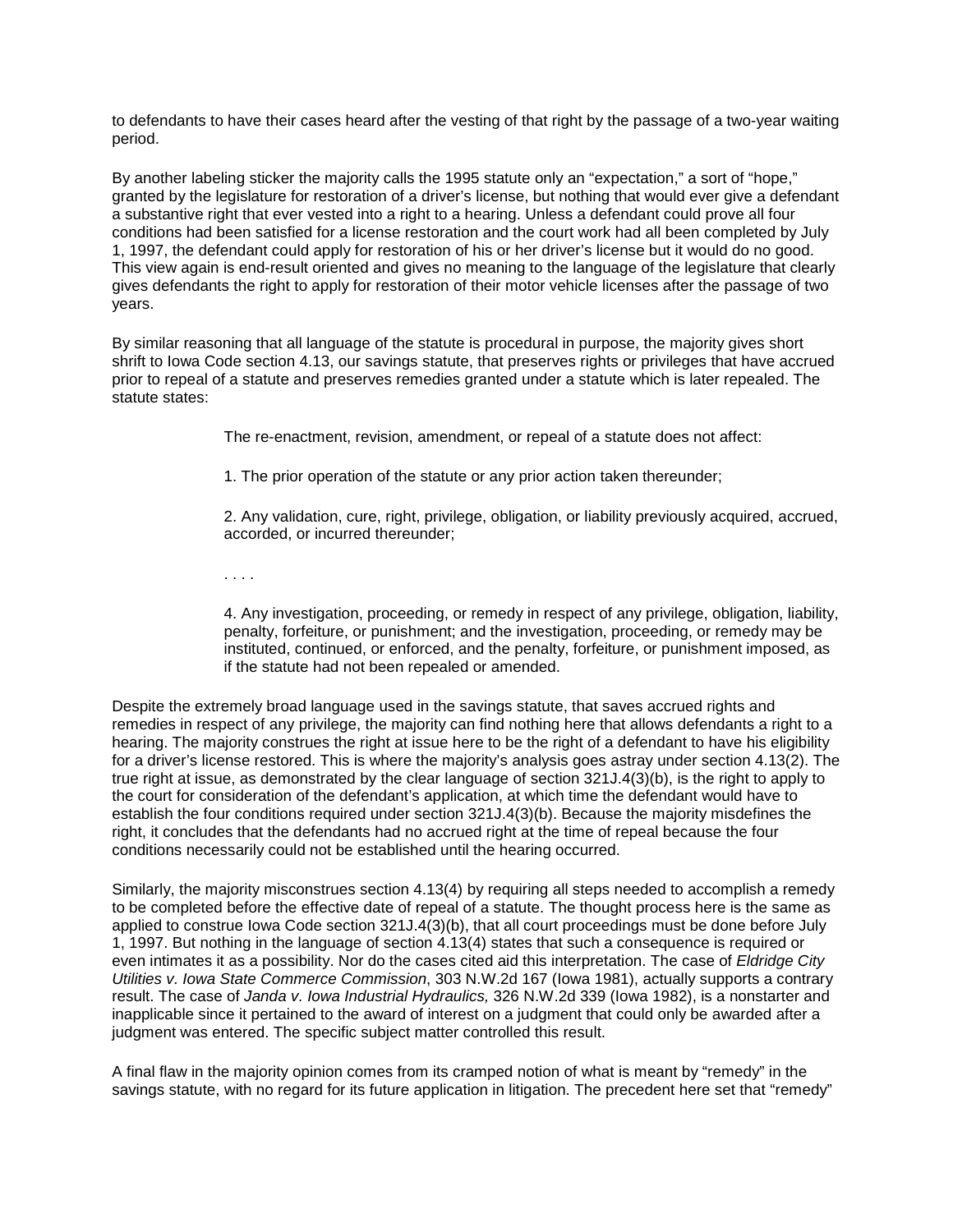is so circumscribed is startling. Its effect on civil litigation that has been commenced under a statute supporting it but is unfinished prior to the date of the statute's repeal may be devastating.

I believe the proper analysis of these issues as dictated by the statutory language of Iowa Code sections 321J.4(3)(b) and 4.13, and our case law, travels the following route.

### I. Background Facts and Proceedings

The defendants in the underlying criminal cases, Martin Garlock and William Einfeldt, both have incurred three lifetime convictions for operating while intoxicated. Following each defendant's most recent conviction, the district court revoked their driver's licenses for six years as required by Iowa Code section 321J.4(3)(a). The six-year revocation of Garlock's license commenced October 12, 1993, and Einfeldt's revocation began June 15, 1995.

On July 25, 1997, Garlock filed an application with the district court to have his driving privileges restored. Einfeldt filed an application on July 31, 1997. On the same day each application was filed, the Iowa District Court for Scott County issued an order granting the application and ordering the DOT to restore the defendant's driving privileges.

Thereafter, the DOT filed a petition for writ of certiorari in each case, challenging the legality of the district court's orders. The DOT contended the court was without authority to order restoration in these cases because the legislature repealed the statute allowing restoration effective July 1, 1997. 1997 Iowa Acts ch. 177, § 9. We granted the DOT's petitions and, in response to the DOT's motion, ordered that the cases be consolidated. Garlock and Einfeldt are here referred to as the defendants, even though the named defendant in this appeal is the district court which ordered the restorations.

#### II. General Framework

A general rule of statutory construction provides that "repeal of a statute renders the rescinded act as if it never existed." *Women Aware v. Reagen*, 331 N.W.2d 88, 91 (Iowa 1983); *accord In re Estate of Hoover*, 251 N.W.2d 529, 530 (Iowa 1977). There are, however, several exceptions to this rule. These include a reenactment of the statute in substantially the same language, the protection of rights which became vested while the statute was in force, and the existence of a savings clause or a general statute limiting the effect of the repeal. *Hoover*, 251 N.W.2d at 530.

There has been no reenactment of section 321J.4(3)(b), so that exception is inapplicable. The second exception, dealing with common-law vested rights, is also not applicable here. With regard to the third exception, the legislature did not include a specific savings clause when it repealed section 321J.4(3)(b). *See* 1997 Iowa Acts ch. 177, § 9. The defendants, however, rely on two sections from the Iowa Code chapter on rules of statutory construction as general statutes limiting the effect of the repeal, to bolster their claim that the restoration provision found in section 321J.4(3)(b) still applies to them because their right to a hearing accrued prior to the repeal.

Iowa Code section 4.1(26) provides:

*Repeal–effect of.* The repeal of a statute, after it becomes effective, does not revive a statute previously repealed, nor affect any right which has accrued, any duty imposed, any penalty incurred or any proceeding commenced, under or by virtue of the statute repealed.

The defendants also rely on Iowa code section 4.13, entitled "general savings provision," set forth previously.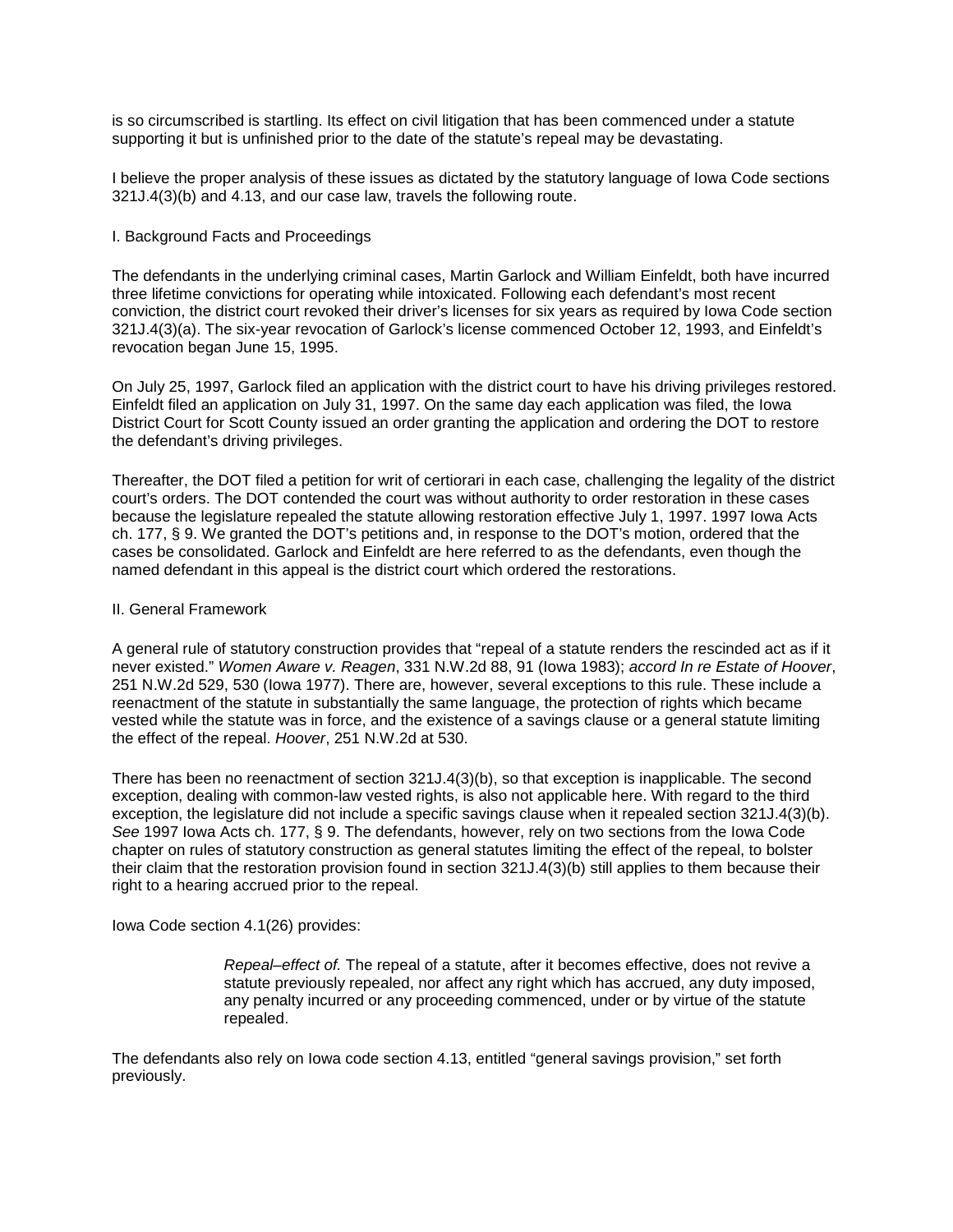General savings statutes, such as those found in Iowa Code sections 4.1(26) and 4.13, are typically designed "[t]o alleviate the hardships and to rectify the injustices of the common-law rules of construction and interpretation as they prescribed the effect of the repeal of a statute." 1A Norman J. Singer, *Sutherland Statutory Construction* § 23.37, at 432 (5th ed. 1993) [hereinafter *Sutherland*]. Iowa follows the "more favored view" in its application of the savings provisions found in sections 4.1(26) and 4.13, which means construing the provisions not merely as "rules of construction to be applied only to resolve a question of the legislative intent," but as "positive legislation which should be given effect as though they were incorporated into every future enactment involving a substantive right." *Id.; see State ex rel. Ackerly v. Shepherd*, 202 Iowa 437, 439, 210 N.W. 476, 476 (1926).

We have limited the application of these statutory savings provisions in some instances, however. For example, we have held that section 4.1(26) does not apply when its "invocation would be inconsistent with legislative intent or repugnant to the statutory context." *Women Aware*, 331 N.W.2d at 91. Moreover, "these savings statutes merely declare a continuing legislative policy against release of accrued liabilities or extinguishment of accrued rights. They do not apply where a repealing statute expressly or by clear implication provides the contrary." *Id.* at 91-92.

Another limitation on the reach of statutory savings clauses such as Iowa Code sections 4.1(26) and 4.13, is that the clauses operate to save only substantive rights, not those that are merely remedial or procedural in nature. *Sutherland* § 23.37, at 432-33. If the right at issue is substantive in nature, the new statute or repeal cannot be applied retroactively. This is consistent with the general rule that statutes operate prospectively only. *See* Iowa Code § 4.5. Conversely, if a statute relates to remedy or procedure, it is typically applied both prospectively and retroactively. *State ex rel. Turner v. Limbrecht,* 246 N.W.2d 330, 332 (Iowa 1976), *overruled on other grounds by State ex rel. Miller v. Hydro Mag, Ltd., 436* N.W.2d 617, 622 (Iowa 1989).

Substantive law is "that part of the law which creates, defines and regulates rights." *Schmitt v. Jenkins Truck Lines, Inc.*, 260 Iowa 556, 560, 149 N.W.2d 789, 791 (1967) (citation omitted). Conversely, procedural law is "the practice, method, procedure or legal machinery by which the substantive law is enforced or made effective." *Id.* at 560, 149 N.W.2d at 791. With regard to remedial statutes, the court in *Schmitt* adopted the following definition:

> One that intends to afford a private remedy to a person injured by the wrongful act. That is designed to correct an existing law, redress an existing grievance, . . . .

> A statute giving a party a mode of remedy for a wrong, where he had none, or a different one, before. . . .

> A remedial statute is one which not only remedies defects in the common law but defects in civil jurisprudence generally.

*Id.* (quoting Black's Law Dictionary 1457 (4th ed.)) (emphasis removed).

If a statute is found to be substantive in nature, the inquiry ends and the new statute or repeal is applied prospectively only. *Sutherland* § 23.37, at 433. Merely determining that a statute is procedural or remedial in nature and "therefore deserving of a presumption of retrospectiveness," however, "is not conclusive of the underlying question whether the statute [should be] given retrospective application." *Limbrecht*, 246 N.W.2d at 333. The court in *Limbrecht* set forth three factors to be considered in further assessing legislative intent with regard to retrospective or prospective application of a statute: (1) the language of the act; (2) the manifest evil to be remedied; and (3) whether there was a previously existing statute governing or limiting the mischief which the new act is intended to remedy. *Id.*

III. Case Law on Vested or Accrued Rights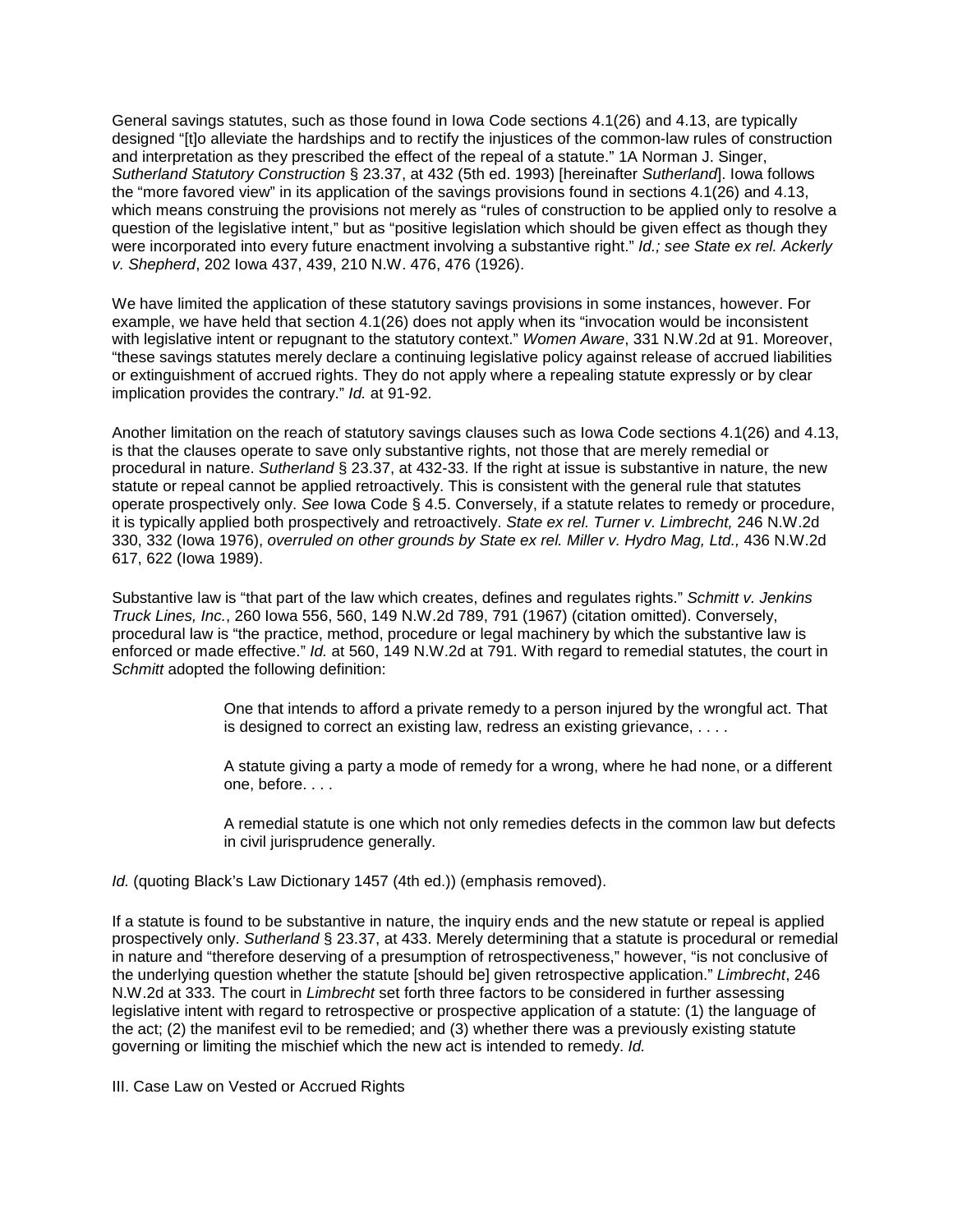There are several cases which discuss amendment or repeal of a statute and accrued rights. In *Women Aware v. Reagen*, the controversy revolved around the legislature's enactment of a six percent increase in aid to dependent children benefits to commence October 1, 1980. In August 1980, however, prior to the time the statute took effect, the governor directed a uniform budget reduction to avoid a state budget deficit. This necessitated an amendment to the statute which provided for the six percent increase. The portion providing for the increase was stricken and the amendment provided that the benefit schedule in place on June 25, 1980 "shall remain in effect for the fiscal year ending June 30, 1981." *Women Aware*, 331 N.W.2d at 89-90. Women receiving these benefits appealed, contending their right to the increase had accrued and therefore could not be taken away.

On appeal, we concluded that the legislative policy against extinguishment of accrued rights contained in the statutory savings clauses did not apply because the legislature specifically made the repeal retroactive and provided that the current schedule of benefits would remain in effect. *Id.* at 92. The opinion did not discuss whether the plaintiffs had an accrued right to the increase because the legislature's express mandate that the repeal apply retroactively resolved the issue. Logically, however, it appears that the plaintiffs' rights had not yet accrued because the benefit increase had not yet taken effect when the legislature repealed the statute.

In *Eldridge City Utilities v. Iowa State Commerce Commission*, 303 N.W.2d 167 (Iowa 1981), we concluded the city utility had no accrued rights under a statute that had been repealed. In *Eldridge*, the city utility attempted to buy out a utility operating in an area previously annexed by the city. The city utility argued it should be allowed to proceed under a statute enacted by the legislature in 1973, but repealed in 1976. Under the 1973 statute, six years following an annexation, a franchised utility, like the city utility in this case, could buy out the territory from the utility currently providing services. *Eldridge*, 303 N.W.2d at 168-69. In 1976 the legislature repealed the buy-out plan and replaced it with a new plan under which the commerce commission would determine in the public interest how the annexed territory was to be served and by what utility.

Following the repeal of the buy-out statute but within what would have been the six-year period following annexation under that statute, the city utility attempted to execute a buy-out of the territory from the current provider. The current provider resisted, arguing the buy-out option terminated upon repeal of the statute. The commerce commission concluded the repeal cut off any six-year periods which had begun to run and therefore, the city utility could not proceed with the buy-out. On judicial review, the district court overturned the commission's decision and the commission appealed. *Id.*

On appeal, we discussed the statutory savings provisions raised by the city utility. The city utility urged it had a vested right under the buy-out provision. We concluded that the city utility's interest in the repealed provision was not a vested right, but only an expectancy. *Id.* at 170-71. We noted that the buy-out provision "here amounted to only an expectation until the six-year period had expired." *Id.* at 171. Because the six-year period had not expired at the time of the repeal, the city utility "never had an enforceable interest to buy out prior to the repeal." *Id.* This case holding that a six-year period had to expire before the buy-out provision vested is directly on point in the case at bar in that defendants' rights to a hearing vested as a substantive right after the two years ran from the date of their license revocations. It is no authority, as cited by the majority, for the proposition that there is no accrued right unless all steps required by the license restoration statute (section 321J.4(3)(b)) have been completed.

In *Hoover*, the Department of Social Services filed a claim against a woman's estate for old age assistance and medical assistance furnished to the woman and her predeceased husband pursuant to two Iowa statutes. Between the time the department filed the claim and the court acted on the claim, the legislature repealed the statutes allowing claims by the department. The district court concluded the repeal of the statutes did not void the department's claim. On appeal, we determined that the department's claim accrued "on the death of a person receiving or who has received assistance under this chapter," which was prior to the repeal. *Hoover*, 251 N.W.2d at 531 (citing Iowa Code § 249A.6 (1973)). We also noted that at the time the legislature repealed the statute, the department had already filed its claim. *See* Iowa Code § 4.1(26) (providing repeal does not affect a "proceeding commenced").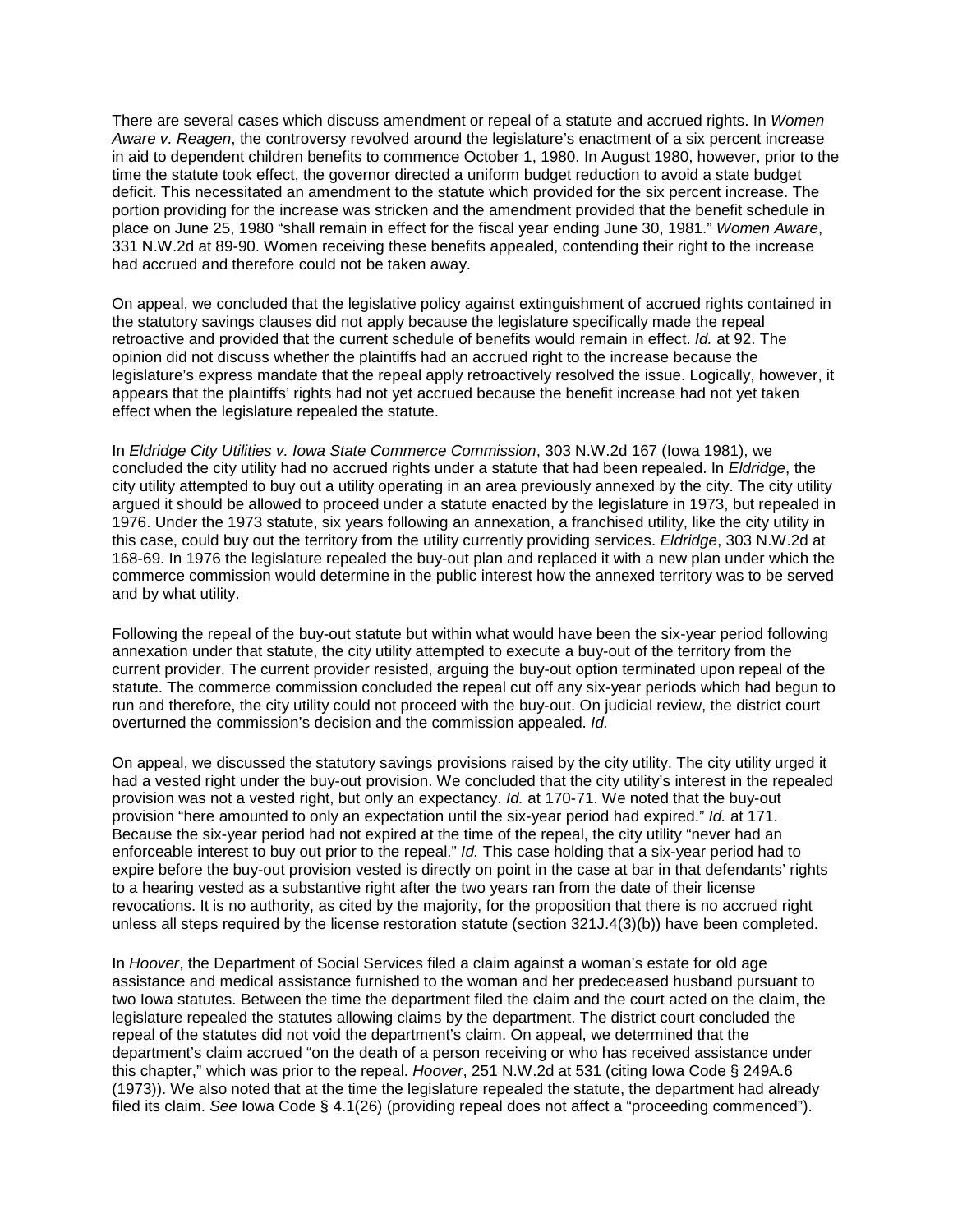Thus, we concluded that the claim had accrued and was saved by the general savings provisions contained in sections 4.1(26) and 4.13. *Hoover*, 251 N.W.2d at 531.

In *Hoover*, we discussed the meaning of "accrue." We referenced cases from other jurisdictions when setting forth the proper meaning to be applied to the term as it appears in sections 4.1(26) and 4.13:

> "Accrue," with reference to a cause of action, was defined by the Oregon supreme court in *Berry v. Branner*, 245 Ore. 307, 312, 421 P.2d 996, 998 (1966) to mean "when an action may be maintained thereon." In *Blacketer v. State*, 485 P.2d 1069, 1070 (Okla. Ct. Cr. App. 1971) an "accrued" right was defined as "a matured cause of action or legal authority to demand redress."

### *Id.*

In its reply brief, the DOT relies on this court's decision in *Welton v. Iowa State Highway Commission*, 211 Iowa 625, 233 N.W. 876 (1930), to support its claim that the defendants did not have an accrued right to a hearing. In *Welton*, we considered whether the plaintiff in an eminent domain action should be allowed to recover attorney fees when the legislature enacted a statute specifically prohibiting such awards after the action was filed but before trial and entry of judgment in favor of the plaintiff. The plaintiff raised the predecessor to Iowa Code section 4.1(26) in an attempt to preserve the attorney fee claim. *Welton*, 211 Iowa at 640-41, 233 N.W. at 884.

We first recognized the general rule that "except for authority given by statute, no recovery for attorney fees may be had." *Id.* at 640, 233 N.W. at 884. The opinion noted that the Code chapter governing condemnation of land for highways, the chapter applicable in the case, did not contain any provision for the assessment of attorney fees. *Id.* at 641, 233 N.W. at 884-85. Furthermore, we noted that prior to enactment of the new statute, we had "held that attorney fees are not taxable as a part of the costs in condemnation proceedings." *Id.* at 640, 233 N.W. at 884. We observed that the language of section 4.1(26) "does not protect a privilege, but only a right" and that "[n]o contract or vested right is here involved." *Id.* at 641, 233 N.W. at 885. This was so because even prior to the enactment of the new section, a plaintiff whose land was the subject of a condemnation action was not entitled to attorney fees. Therefore, the plaintiff never accrued any right which was taken away by the enactment of the new statute prohibiting the award of attorney fees. As we stated, "[t]he instant plaintiff is not entitled, as a matter of right, to attorney fees, and, as pointed out, they constitute no part of just compensation, as that term is judicially interpreted." *Id.*

Although this case is somewhat helpful in determining what constitutes an accrued right, it does not particularly help the DOT. Even though *Welton* involved a statute which prohibited the use of a certain remedy or type of recovery, our court concluded that no vested rights had been upset because even prior to the enactment of the statute no right or remedy existed for the plaintiff. In the case at bar, a right to file an application for restoration previously existed, which the repeal of section 321J.4(3)(b) took away.

The factual scenarios in *Welton* and *Hoover* are quite similar. Both involved statutes which purported to take away a claim or right of recovery. The distinction between the two cases lies in the fact that prior to the enactment of the statute in *Welton* the plaintiff did not have a "right" to recover attorney fees while in *Hoover,* prior to the repeal of the statute, the defendants did have a "right" to attempt to recover funds spent for medical care.

Our decision in *Thorp v. Casey's General Stores, Inc.*, 446 N.W.2d 457 (Iowa 1989), is also helpful in determining whether the defendants had an accrued right, though it presents the issue in a slightly different context. In *Thorp*, the defendant and several others sold alcohol to a person who drove while intoxicated and caused an accident which killed plaintiff's son. At the time of the accident, in 1985, Iowa's dramshop law provided a right of action against any licensee who sold or gave alcohol to a person while they were intoxicated. An amendment to the statute in 1986 struck the "sold or gave" language and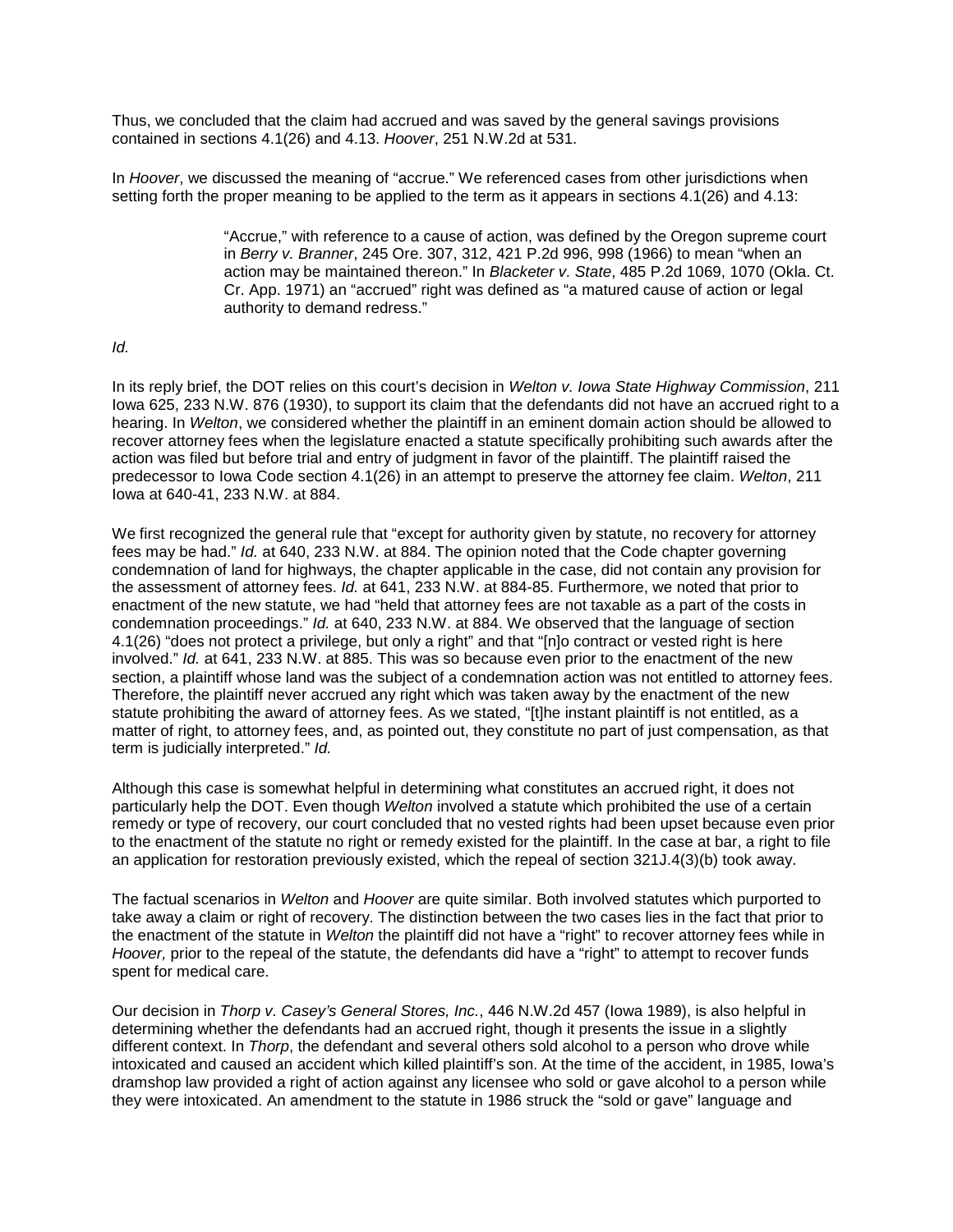replaced it with language that required a plaintiff to prove the defendant "sold and served" the person alcohol. *Thorp*, 446 N.W.2d at 459. This amendment was fatal to plaintiff's claim against Casey's, a convenience store which only sold alcohol and did not serve it for consumption on the premises.

The amendment specifically provided that it would apply to all cases filed on or after July 1, 1986. Plaintiff filed her action in 1987. We rejected the plaintiff's argument that the savings clause in Iowa Code section 4.13 should apply. We found no merit in that contention because the amended statute specifically provided when it would take effect. *Id.* at 459-60. The plaintiff also raised constitutional claims, however, alleging that applying the statute to her claim violated the federal and state constitutions' due process clauses. As part of this inquiry, we considered whether the plaintiff's right to file a lawsuit had accrued prior to the amendment.

We relied on our decision in *Schwarzkopf v. Sac County Board of Supervisors*, 341 N.W.2d 1 (1983), for the framework to be utilized. In *Schwarzkopf*, a group of local residents opposed the formation of a local water association. To facilitate construction of a necessary pipeline, the board of supervisors granted certain easements to the association. The plaintiffs sued claiming that a curative act designed to grant authority for the easements and passed after the board granted the easements was unconstitutional because it took away accrued rights. We noted the general rule of validity for curative acts and discussed an argument by the plaintiffs that an exception to the general rule arises when the legislation deprives a party of "vested" rights. *Schwarzkopf*, 341 N.W.2d at 8. The opinion quotes the following test to be used in determining whether a right is vested:

> [A] right is not "vested" unless it is something more than a mere expectation, based on an anticipated continuance of present laws. It must be some right or interest in property that has become fixed or established, and is not open to doubt or controversy.

*Id.* (quoting *Leach v. Commercial Sav. Bank*, 205 Iowa 1154, 1165, 213 N.W. 517, 521 (1928) (citation omitted)).

Applying the test established in *Schwarzkopf*, we concluded in *Thorp* that the plaintiff's dramshop action was an accrued or vested right prior to the amendment. *Thorp*, 446 N.W.2d at 463. We noted prior cases which hold that a "cause of action accrues when an aggrieved party has a right to institute and maintain a suit." *Id.* at 460 (citing *Sandbulte v. Farm Bureau Mut. Ins. Co.*, 343 N.W.2d 457, 463 (Iowa 1984)). We then cited cases from other jurisdictions which hold that once a cause of action accrues, the interest in the cause of action vests.

IV. Retroactive Application of the Repeal

The DOT also argues that even if the defendants did have an accrued right to a hearing, the legislature intended the repeal of section 321J.4(3)(b) to apply retroactively and therefore the savings clauses do not apply.

In *Thorp* we considered the issue of retroactivity after concluding that the plaintiff had a vested right in her cause of action. We noted that the legislature can apply retroactively changes in statutes which "merely affect[] the remedy or the procedural law." *Id.* at 461. Such changes can apply retroactively even to causes of action which vest before their enactment. In distinguishing between changes which merely affect the remedy or procedure and substantive changes, we discussed several prior cases. In *Baldwin v. City of Waterloo*, 372 N.W.2d 486 (Iowa 1985), our court considered a new statute which discontinued unlimited joint and several liability in tort cases. We found that the new statute was not a substantive change in the law because the plaintiffs still had a cause of action. *Baldwin*, 372 N.W.2d at 492. In *Thorp*, we noted that "[t]he new law [in *Baldwin*] simply changed the ability of plaintiffs to recover the entire judgment from one defendant, if that defendant was found to be less than fifty percent at fault." *Thorp*, 446 N.W.2d at 461.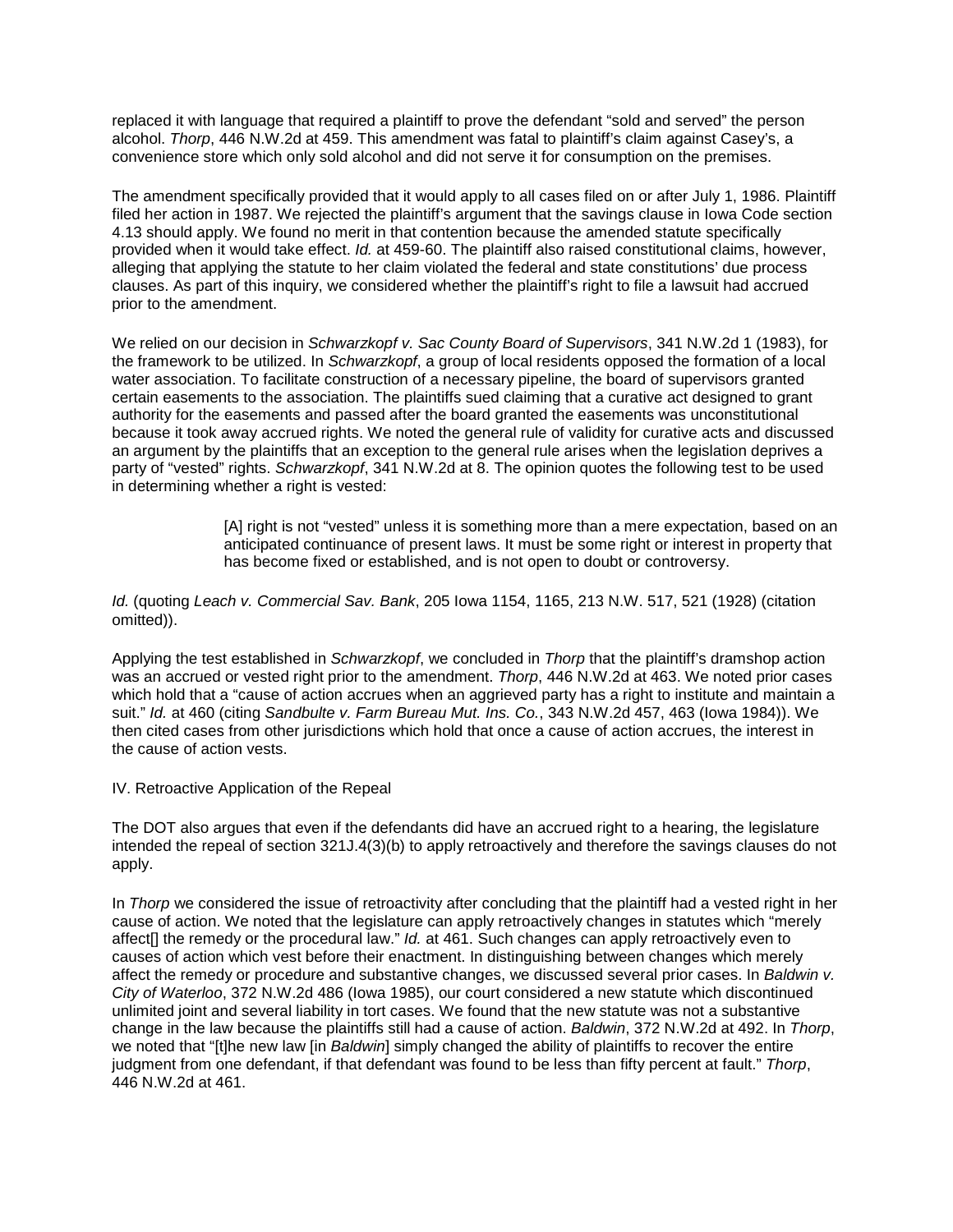In *Berg v. Berg*, 221 Iowa 326, 264 N.W. 821 (1936), our court considered a new statute which postponed the enforcement of mortgage judgments for two years and retroactively applied this delay to judgments obtained prior to the act's passage. Again, we found this was not a substantive change and thus could be applied retroactively because a citizen does not have a vested property right in a remedy such as a specific statute of limitations. *Berg*, 221 Iowa at 330-31, 264 N.W. at 824. Notably, the postponement of the collection did not alter the plaintiff's right to ultimately receive the money judgment.

After discussing these cases, the *Thorp* opinion notes that "a statutory amendment that takes away a cause of action 'that previously existed and does not give a party a remedy where none or a different one existed previously' is substantive, rather than merely remedial, legislation." *Thorp*, 446 N.W.2d at 461 (quoting *Vinson v. Linn-Mar Community Sch. Dist.*, 360 N.W.2d 108, 121 (Iowa 1984)); *see also Pfiffner v. Roth,* 379 N.W.2d 357, 360 (Iowa 1985) (finding that court will not ordinarily give retrospective effect to an amendment when it has the result of taking away a right of recovery); *Schmitt*, 260 Iowa at 560, 149 N.W.2d at 791 (noting that substantive law is "that part of the law which creates, defines and regulates rights").

The DOT claims that the repeal of section 321J.4(3)(b) is merely remedial and therefore can be applied retroactively to bar the defendants' applications. It cites *Emmet County State Bank v. Reutter*, 439 N.W.2d 651 (Iowa 1989), in support of this contention. That case involved a statutory amendment which required a mortgagee to offer the mortgagor the opportunity to repurchase foreclosed property before sale to a third party. The amendment took effect after the plaintiff bank acquired the land, but before it resold it to a third party. *Emmet*, 439 N.W.2d at 652. In our opinion, we utilized the analysis set forth in *Limbrecht*, discussed earlier, to determine whether the statutory amendment should be applied retroactively. In reaching our conclusion that the amendment at issue should be applied retroactively, we considered the language of the new legislation, the evil to be remedied and whether a previously existing statute governed or limited the mischief which the new legislation was intended to remedy. *Id.* at 654. The DOT cites the portion of the opinion discussing the second factor, the evil to be remedied, for the conclusion that the statute was "remedial" in nature. *Id.* at 654-55. However, we did not even address in *Emmet* whether the amendment was substantive or remedial in nature. Therefore, the DOT's reliance on *Emmet* is misplaced and cannot be used to support its contention that the statute repealed in the case at bar was remedial rather than substantive.

### V. Analysis

### A. Whether the Defendants Had an Accrued Right to a Restoration Hearing

The defendants contend that their right to a hearing on restoration of their driver's licenses accrued prior to the repeal of section 321J.4(3)(b). They maintain that once the mandatory two-year revocation period had passed, their right to a hearing accrued pursuant to Iowa Code sections 4.1(26) and 4.13.

Most of this court's prior decisions interpreting the term "accrued rights" are civil cases and thus discuss when a party's claim or cause of action accrued. *See, e.g., Thorp*, 446 N.W.2d at 460; *Hoover*, 251 N.W.2d at 531. The issue of when a criminal defendant's right to a restoration hearing vests is an issue of first impression. However, the defendants' situation can be likened to the situations analyzed in *Thorp*  and *Hoover*. In both of those cases, we found that the parties' respective rights accrued when the party had a right to maintain suit or file a claim. In the defendants' cases, it is argued that their right to a hearing on restoration of their driver's licenses and the concomitant possibility of restoration accrued when they had a right to file a request for a hearing, similar to the right to maintain a suit or file a claim. Under this theory the defendants' rights would have accrued two years after the revocation of their driver's licenses. For defendant Garlock, this date was October 12, 1995, and for defendant Einfeldt, June 15, 1997. Both of these dates occurred before the effective date of the repeal of section 321J.4(3)(b).

Our decision in *Eldridge* is also helpful to the defendants' claims. In *Eldridge*, we concluded that the city utility's right to proceed under a statute had not accrued prior to the statute's repeal. *Eldridge*, 303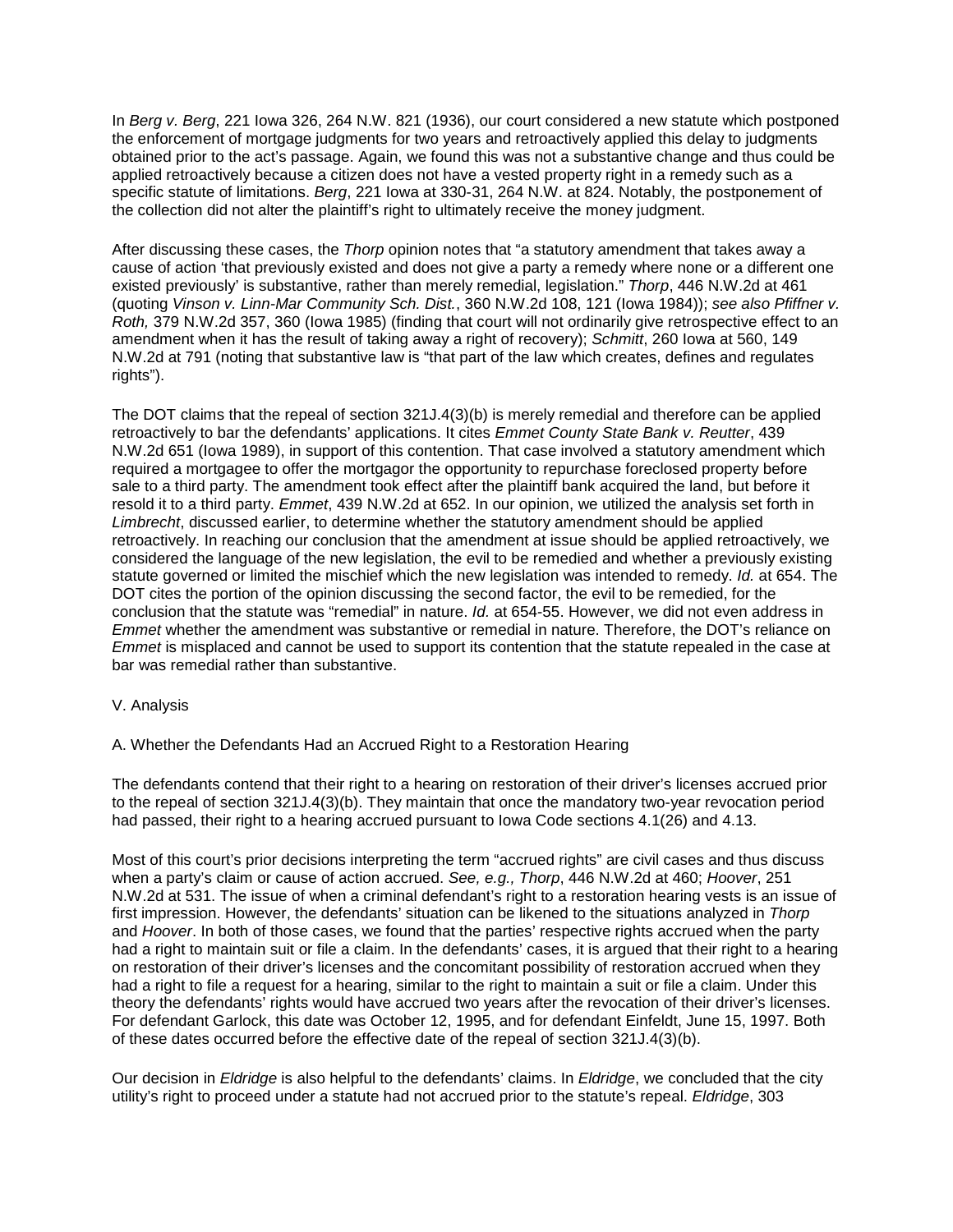N.W.2d at 171. This was because the six-year waiting period prescribed by the statute had not expired. *Id.* (provision at issue "amounted only to an expectation until the six-year period had expired"). Logically, if the six-year period had passed prior to the repeal, the city utility would have had an accrued right to proceed under that provision. This factual scenario closely resembles the situation in the case at bar. However, in the case at bar, the prescribed period under section 321J.4(3)(b) expired before the repeal. Therefore, under our holding in *Eldridge*, the defendants' rights had accrued at the time of the repeal and are eligible for saving under sections 4.1(26) and 4.13.

The plain language of the statute is also helpful to the defendants' argument. Before its repeal, section 321J.4(3)(b) provided in relevant part: "After two years from the date of the order for revocation, the defendant may apply to the court for restoration." This introductory language is similar to the statute at issue in *Hoover* in defining when the party may raise his or her claim with the court; in other words, when his or her right to do so accrues. It appears from the plain language of section 321J.4(3)(b) that the right of a defendant to apply for restoration of driving privileges "accrues" within the meaning of Iowa Code sections 4.1(26) and 4.13, "[a]fter two years from the date of the order for revocation." The defendants' rights in these cases were "more than a mere expectation, based on an anticipated continuance of present laws." *See Schwarzkopf*, 341 N.W.2d at 8 (citation omitted). They were rights that became "fixed or established" after the passage of two years. *See id.*

The DOT responds to this argument by alleging it was necessary for the defendants to actually *file* their requests for a hearing prior to the repeal in order for their rights to accrue. This contention is contrary to our holdings in *Thorp* and *Hoover*. In both of those cases, we did not find it necessary for the plaintiff or claimant to actually file their suit or claim prior to the date of repeal or amendment in order for the right to accrue. Our holding in *State ex rel. Ackerly v. Shepherd*, 202 Iowa 437, 210 N.W. 476 (1926), supports this conclusion as well. In *Ackerly*, the State filed suit attempting to obtain child support from the alleged father pursuant to a chapter of the Code that had been repealed. The defendant argued that because the claim for support was not enforced prior to the repeal of the statute, the claim was lost. *Ackerly*, 202 Iowa at 437-38, 210 N.W. at 476. We noted that the child's right to support accrued upon its birth and that the failure to enforce that right prior to the repeal of the statute did not render it unenforceable. "Such right having accrued, it was enforceable at any time. But the accrual of the right was not dependent upon its enforcement. The accrued right remained, though its enforcement [was] delayed." *Id.* at 439, 210 N.W. at 477. Therefore, even though both Garlock and Einfeldt waited for a period of time after their right to a hearing accrued to file an application for a hearing, that does not mean that their right to a hearing was lost.

The DOT also maintains that because the district court had discretion in determining whether to restore the defendants' driving privileges, the right defendants claim "is hardly the kind of absolute right which would be saved by the savings clauses of sections 4.1(26) or 4.13." Our decisions in *Thorp* and *Hoover* refute the DOT's claim that the defendants' rights to restoration must be absolute for the statutory savings clauses to apply. In both *Thorp* and *Hoover*, the plaintiffs' rights to recovery were not absolute. In *Thorp*, the plaintiff was still required to prove the elements of her claim; the court's finding that her right to file a claim had accrued prior to the statutory amendment merely allowed her to maintain her claim based on the old law. *See Thorp*, 446 N.W.2d at 467 (reversing district court's dismissal of claims against defendant). Similarly, in *Hoover*, our conclusion that the State had an accrued right to file a claim did not mean the State had an absolute right to recovery. The State was still required to prove its claim.

The DOT further argues that the option to file an application for restoration is not a "right," but merely a "privilege." In *Miller v. Hageman*, 114 Iowa 195, 86 N.W. 281 (1901), our court considered whether the plaintiff could be charged property taxes when under a prior statute his property was entitled to an exemption. The plaintiff contended that the predecessor to Iowa Code section 4.1(26) applied to save his right to the exemption despite the subsequent repeal of the statute allowing the exemption. We found that the savings clause "was intended only to protect rights, not mere privileges." *Miller*, 114 Iowa at 201, 86 N.W. at 283. We also noted that "there was no contract or vested right arising out of the previous statute" and that therefore, there was no right "which is preserved as against subsequent legislation." *Id.*